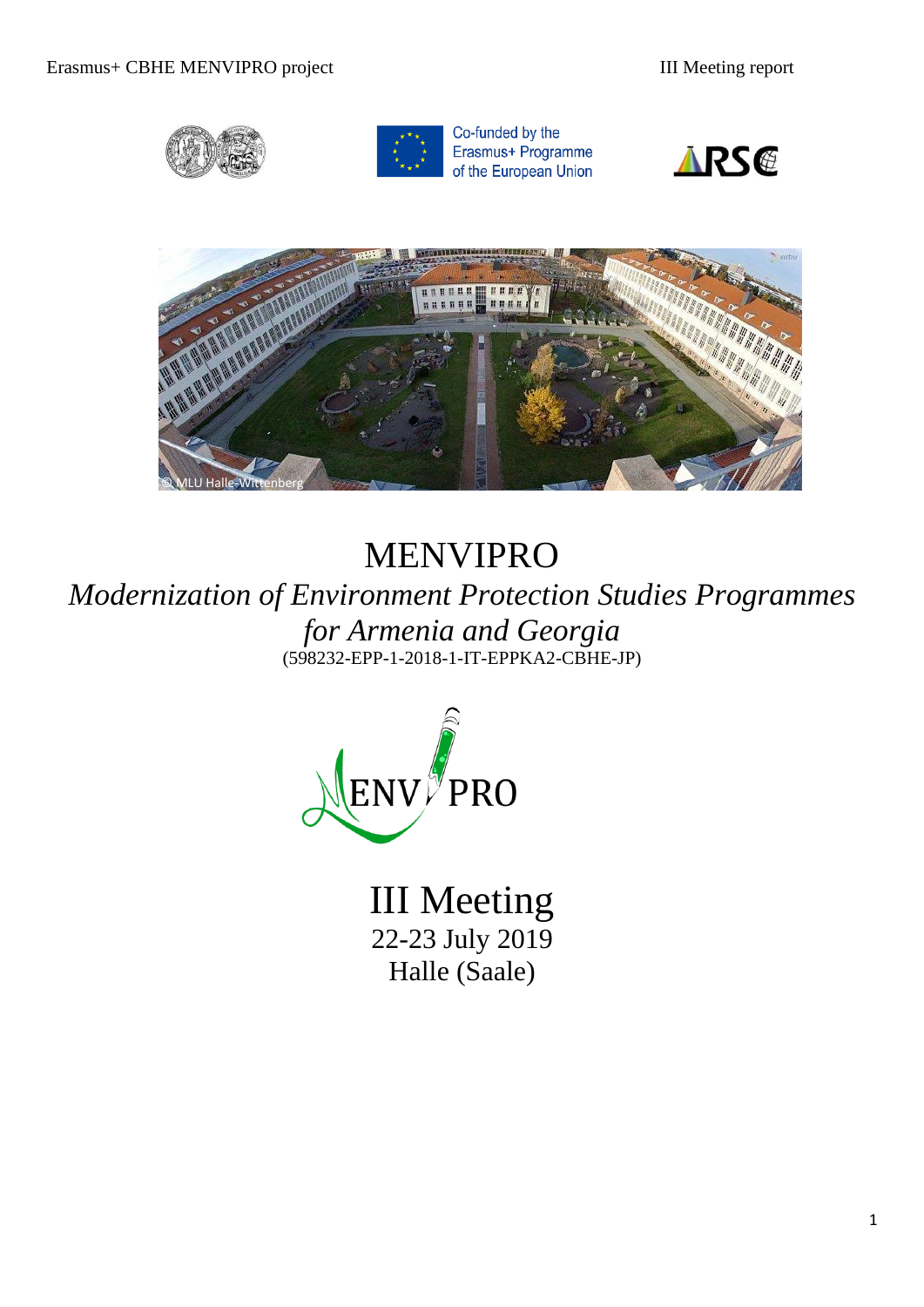## **Meeting dates:** 22-23 July 2019 **Location:** Martin-Luther-University Halle-Wittenberg

Department of Remote Sensing and Cartography

*Attendance: according to the signed attendance sheet*

#### **Main goal of the Meeting**

The objectives of the project meeting were to present the curricula and general teaching structure at the Institute of Geography and Geosciences with special emphasis on the remote sensing and GIS Master courses given by the Department of Remote Sensing. The presentations comprised concepts, utilized data and methods as well as requirements for the students. Special focus was further laid on e-learning techniques. The meeting program encompassed a field visit with the project team to a nearby test site, which is utilized to train students in multiscale and multisensoral landscape analysis using the full range of remote sensing and other geodata, which is a major research and teaching focus at the Department of Remote Sensing.

### **Day I: July 22nd, 2019**

After a welcome by **Ester Smykalla** from the International Office of the University, **Cornelia Gläßer** introduced the history of the Martin Luther-University, the Institute of Geosciences and Geography and the Department of Remote Sensing before. Afterwards, **Max Hörold** gave an overview about the study programmes at the Institute of Geosciences and Geography (*Study Programme\_public.pdf*), in which the concept of the curriculum, aims of the courses and course contents were explained. In the follow-up session, **Cornelia Gläßer** gave a detailed overview about the basic courses in cartography and remote sensing in the Bachelor program (*Basic\_Courses\_public.pdf*). These courses are targeted at students in four different study programmes including future teachers. Thus, the courses aim at providing all necessary knowledge to prepare the students for the requirements of the labour market (e.g. the utilization of geodata at different scales, including thematic data (geology, soils, ...), aerial photos (RGB, CIR), satellite data with different spatial and spectral resolution and different digital elevation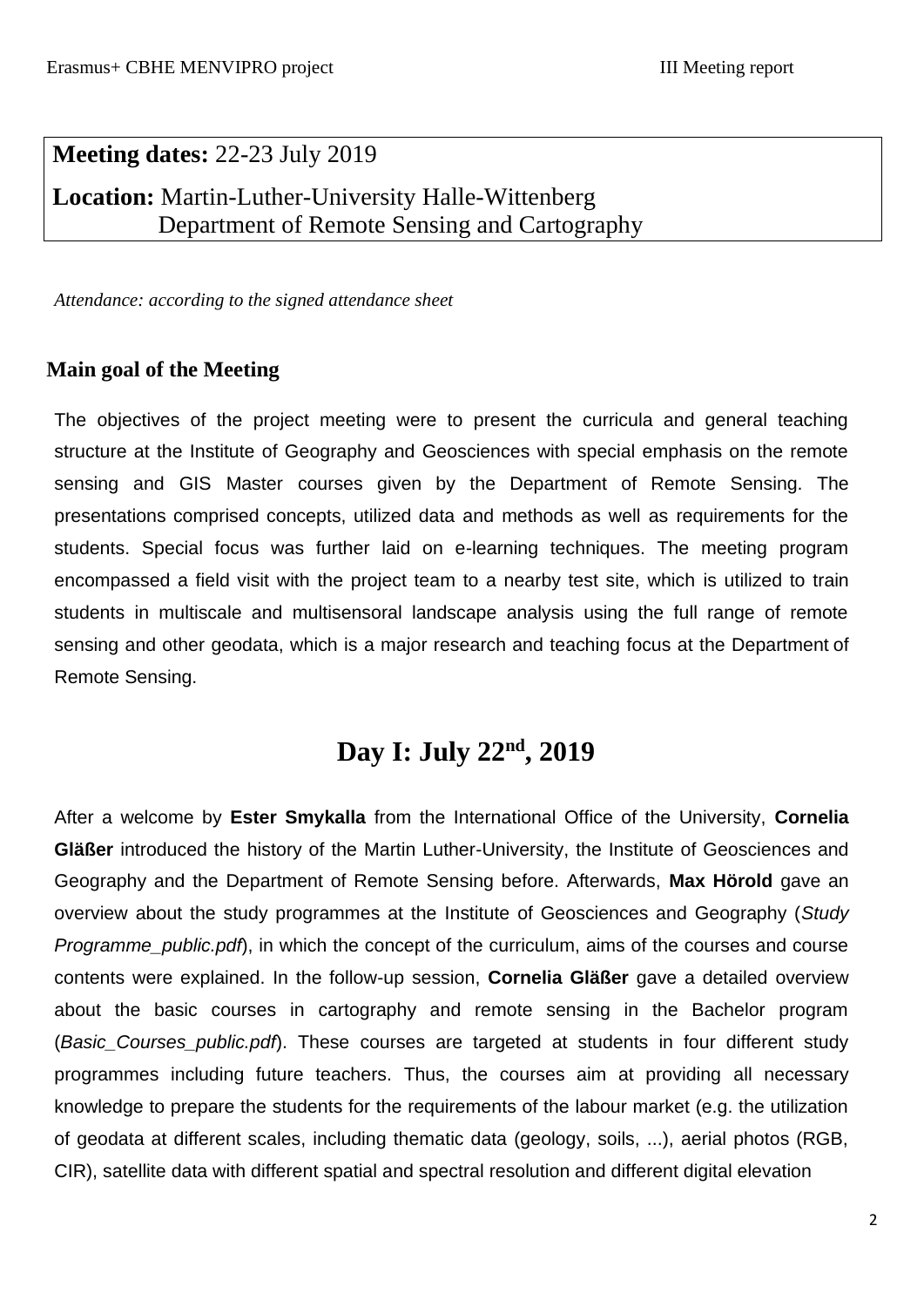models. These courses further provide the fundamentals required for the Master´s courses. After the lunch break, **Kartin Jäger** introduced the Center of Multimedia Teaching and Learning (LLZ) and its competences within the university (*LLZ\_public.pdf*). The e-learning infrastructure and its administration were elaborated at department, institute and university level. **Mike Teucher**  presented the use of e-learning and e- assessment techniques in different courses as well results from learning analytics of a course in the first Master semester. Within this course, students with very heterogeneous backgrounds and knowledge levels have to be brought to the same knowledge level for the following master courses, which provides a challenge especially with few staff members. The first day ended with a presentation by **Angela Fatoretti** and **Nicolo Meredino** on the progress and organisation of the project and the next meeting in Tbilisi.

## **Day II: July 23rd, 2019**

In the first talk of day two, **Vera Schreiner** and **Max Hörold** presented different approaches for the utilisation of geodata for multiscale, multisensoral and multitemporal landscape analysis and visualisation in the Master courses (*Landscape Analysis and Visualisation\_public.pdf*). In this talk, different examples including geomorphology and terrain analysis, environmental risk assessment and management, spatial planning, land cover and land use classification using aerial and satellite images as well as the analysis of vegetation cover and phenological phases were presented. In the follow-up talk, **Michael Denk** presented the advanced remote sensing courses given by the Department of Remote Sensing in the various Master programmes using examples from the last years (*Advanced RS\_public.pdf*). These examples included geologic remote sensing for mapping minerals and geochemical parameters using advanced classification approaches, multitemporal image analyses for assessing changes in post-mining landscapes as well as the spectral analysis and detection of invasive plant species. Special emphasis was given to the organization and structure of these courses, which comprise: working in selforganised small- to medium-sized groups, a mixture of teaching theoretical fundamentals and practical exercises, training with measurement instruments, utilization of free and commercial data and software. After this presentation, **Mike Teucher** introduced the potentials of 3Dvisualisation of geodata (e.g. stereoscopic satellite imagery as well as digital terrain models) for didactical purposes within courses. The next session comprised announcements regarding the next project steps and the budget management by the project PI **Nicolò Meredino** and **Angela Fattoretti**. The last part of the program encompassed the introduction to a test site, which is used for teaching students in multi-scale landscape analysis with various kinds of geodata in